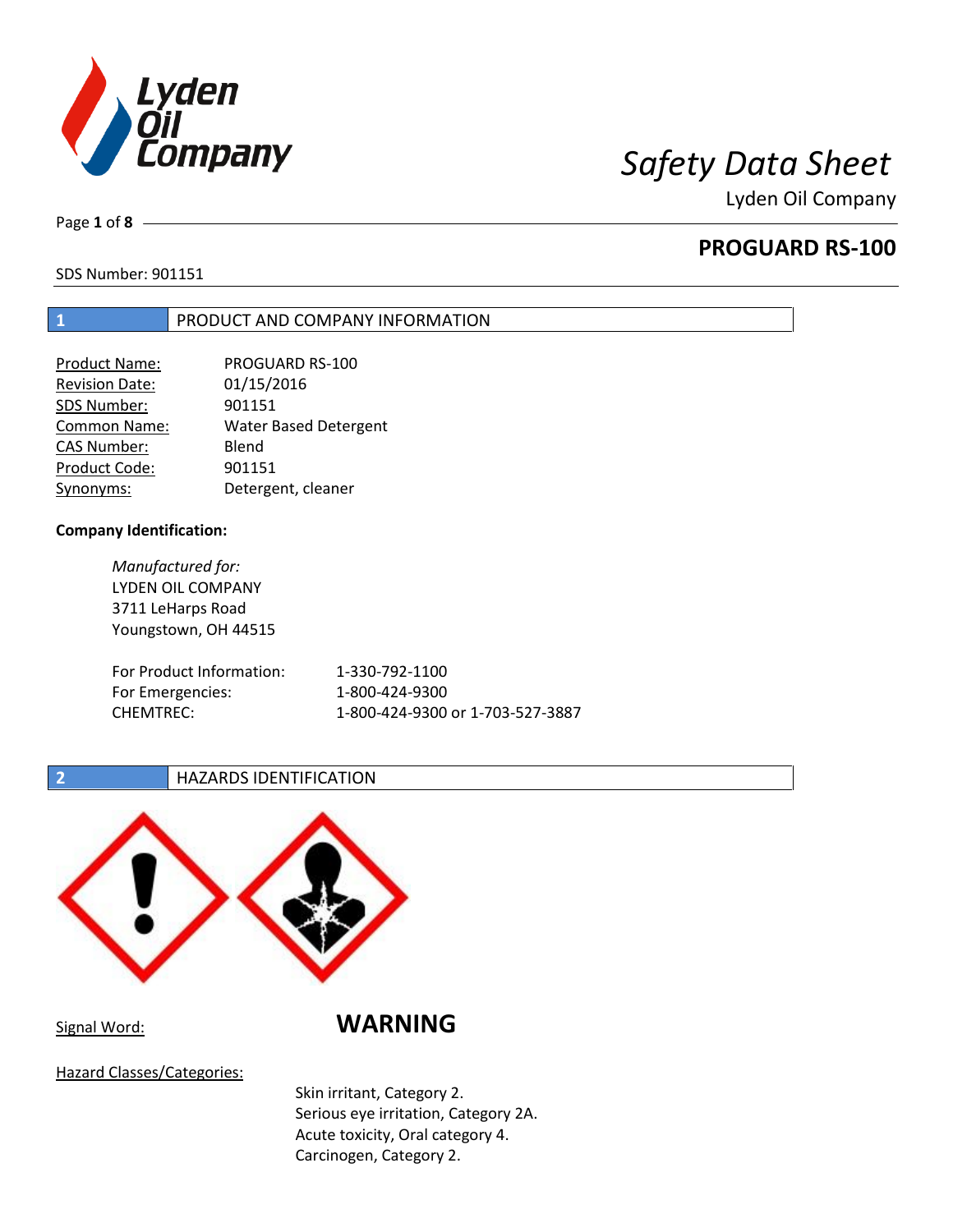

Page **2** of **8**

Lyden Oil Company

|                                 | <b>PROGUARD RS-100</b>                                                |
|---------------------------------|-----------------------------------------------------------------------|
| <b>SDS Number: 901151</b>       |                                                                       |
| Hazard Statement(s):            |                                                                       |
|                                 | H302: Harmful if swallowed.                                           |
|                                 | H316: Causes mild skin irritation.                                    |
|                                 | H319: Causes serious eye irritation.                                  |
|                                 | H351: Suspected of causing cancer.                                    |
| <b>Precaution Statement(s):</b> |                                                                       |
|                                 | P101: If medical advice is needed, have product container or label at |
|                                 | hand.                                                                 |
|                                 | P102: Keep out of reach of children.                                  |
|                                 | P103: Read label before use.                                          |
|                                 | P262: Do not get in eyes, on skin, or on clothing.                    |
|                                 | P280: Wear protective gloves/protective clothing.                     |
|                                 | P270: Do not eat, drink or smoke when using this product.             |
|                                 | P302+352: IF ON SKIN: Wash with plenty of water.                      |
|                                 | P305+351+338: IF IN EYES: Rinse cautiously with water for several     |
|                                 | minutes. Remove contact lenses if present and easy to $do$ – continue |
|                                 | rinsing.                                                              |
|                                 | P337+313: If eye irritation persists get medical advice/attention.    |
| Other Hazard Statement(s):      |                                                                       |
|                                 | -NFPA Ratings:                                                        |
|                                 | Health $= 2$                                                          |
|                                 | $Fire = 0$                                                            |
|                                 | Reactivity = $0$                                                      |
|                                 |                                                                       |

# **3** COMPOSITION / INFORMATION ON INGREDIENTS

Ingredients:

*Mixture of the substances listed below with nonhazardous additions.*

| <b>CAS Number</b> | Percentage |
|-------------------|------------|
| 68603-42-9        | $<$ 15     |
| 67-63-0           | $1 - 5$    |
| 111-42-2          | $1 - 5$    |
|                   |            |

*\*Any concentration shown as a range is to protect confidentiality or is due to batch variation.*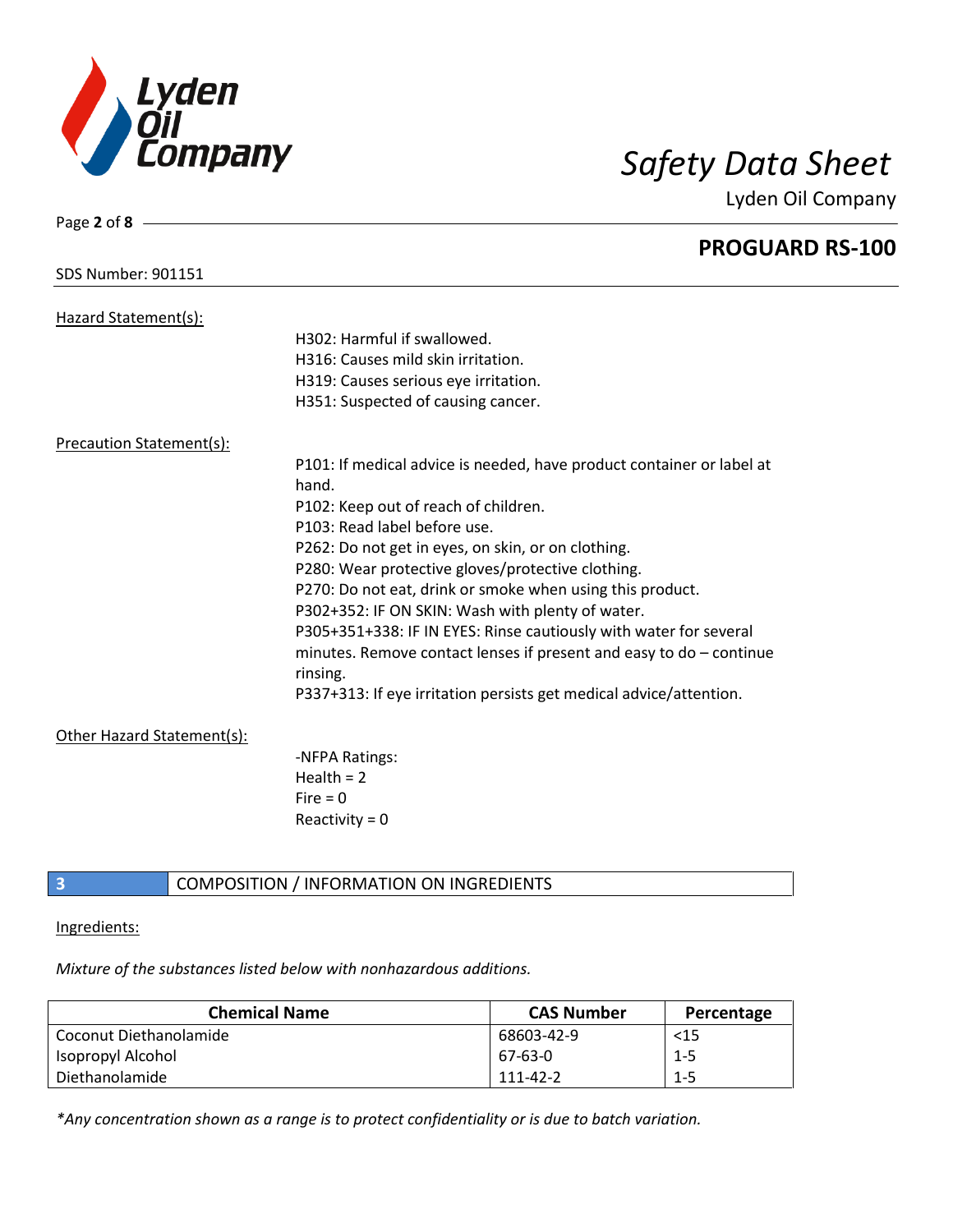

**PROGUARD RS-100**

SDS Number: 901151

Page **3** of **8**

| FIRST AID MEASURES<br>$\overline{4}$          |                        |                                                                                                                                        |
|-----------------------------------------------|------------------------|----------------------------------------------------------------------------------------------------------------------------------------|
| Description of First Aid Measures:            |                        |                                                                                                                                        |
|                                               |                        |                                                                                                                                        |
| Inhalation:                                   | attention.             | If symptoms develop, move victim to fresh air and keep in a position<br>comfortable for breathing. If symptoms persist, obtain medical |
| <b>Skin Contact:</b>                          |                        |                                                                                                                                        |
|                                               |                        | Wash with soap and water. Remove contaminated clothing and wash<br>before reuse. Get medical attention if needed.                      |
| Eye Contact:                                  |                        |                                                                                                                                        |
|                                               |                        | Rinse opened eye for at least 15 minutes under running water. If<br>symptoms persist, consult medical attention.                       |
| Ingestion:                                    |                        | Rinse mouth with water and drink plenty of water to dilute. Do NOT<br>induce vomiting. If symptoms develop, obtain medical attention.  |
| Symptoms and Effects, both acute and delayed: |                        | No further relevent data available.                                                                                                    |
| <b>Recommended Actions:</b>                   |                        | Treat symptomatically. Call a doctor or poison<br>control center for guidance.                                                         |
| 5                                             | FIRE FIGHTING MEASURES |                                                                                                                                        |
| Recommended Fire-Extinguishing Equipment:     |                        | Use dry powder, foam, or carbon dioxide fire<br>extinguishers. Do NOT use water jet.                                                   |
| Possible Hazards During a Fire:               |                        | None known.                                                                                                                            |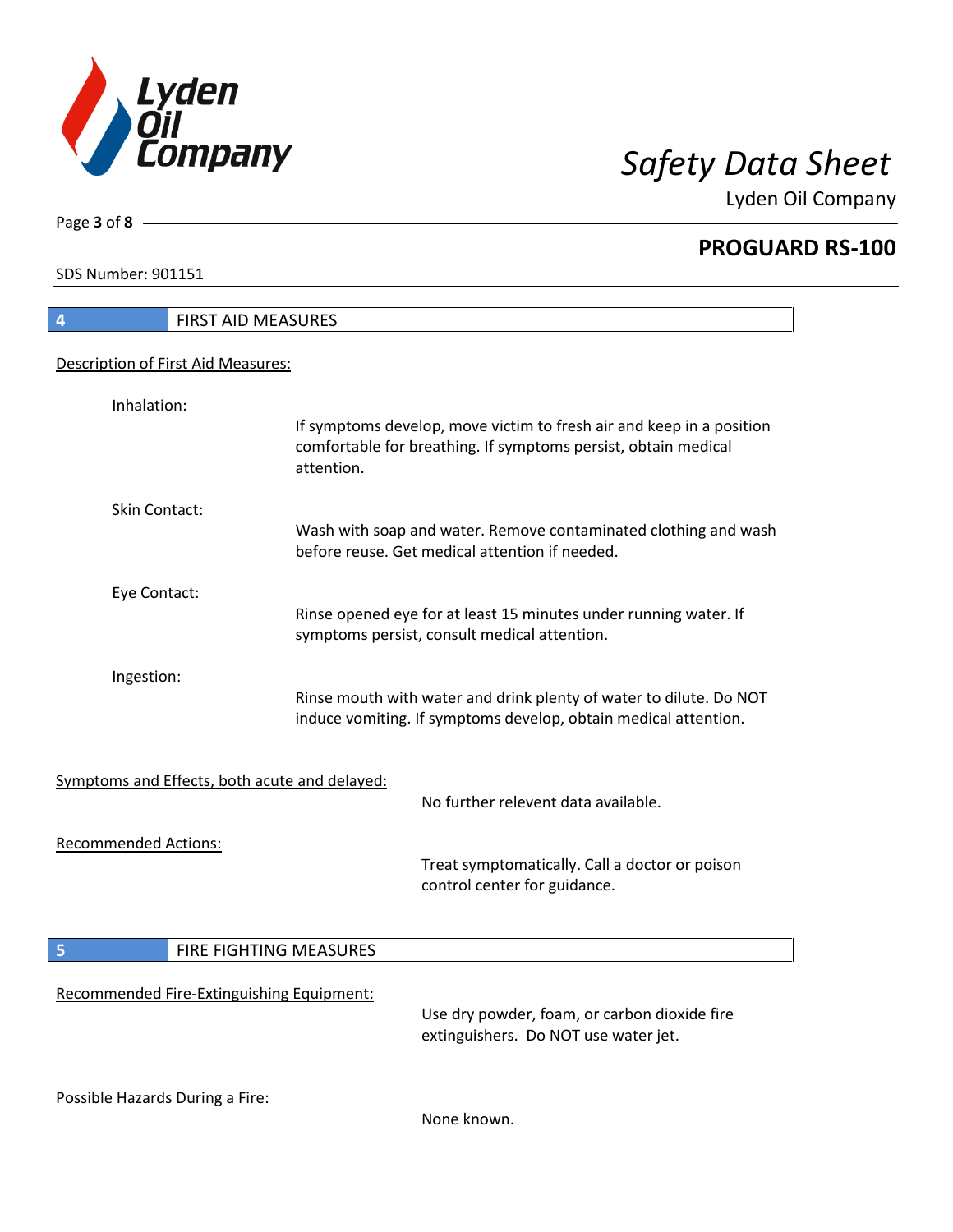

**PROGUARD RS-100**

## SDS Number: 901151

Page **4** of **8**

Recommendations to Firefighters:

This product will not burn. Treat area as for surrounding fire. Wear self-contained breathing apparatus pressure demand and full protective gear.

### **6** ACCIDENTAL RELEASE MEASURES

| <b>Personal Precautions:</b>      |                             | Avoid eye contact. Avoid repeated or prolonged                                                                                      |
|-----------------------------------|-----------------------------|-------------------------------------------------------------------------------------------------------------------------------------|
|                                   |                             | skin contact.                                                                                                                       |
|                                   |                             | Personal protective equipment must be worn.<br>Avoid contact with skin, eyes or clothing.                                           |
| <b>Emergency Procedures:</b>      |                             |                                                                                                                                     |
|                                   |                             | Contain spilled material, collect in suitable and<br>properly labeled containers.                                                   |
|                                   |                             |                                                                                                                                     |
| <b>Environmental Precautions:</b> |                             | Do not allow to reach sewage system or any water                                                                                    |
|                                   |                             | course.<br>Do not allow to enter ground waters.                                                                                     |
| Cleanup Procedures:               |                             |                                                                                                                                     |
|                                   |                             | Absorb with liquid-binding material (sand,<br>diatomite, acid binders, universal binders, sawdust).<br>Ensure adequate ventilation. |
|                                   |                             |                                                                                                                                     |
| 7                                 | <b>HANDLING AND STORAGE</b> |                                                                                                                                     |
| <b>Handling Precautions:</b>      |                             |                                                                                                                                     |
|                                   |                             | Handle with care and avoid spillage on the floor.                                                                                   |
| <b>Storage Requirements:</b>      |                             |                                                                                                                                     |
|                                   |                             | Keep container tightly sealed and stored in a dry,<br>cool place.                                                                   |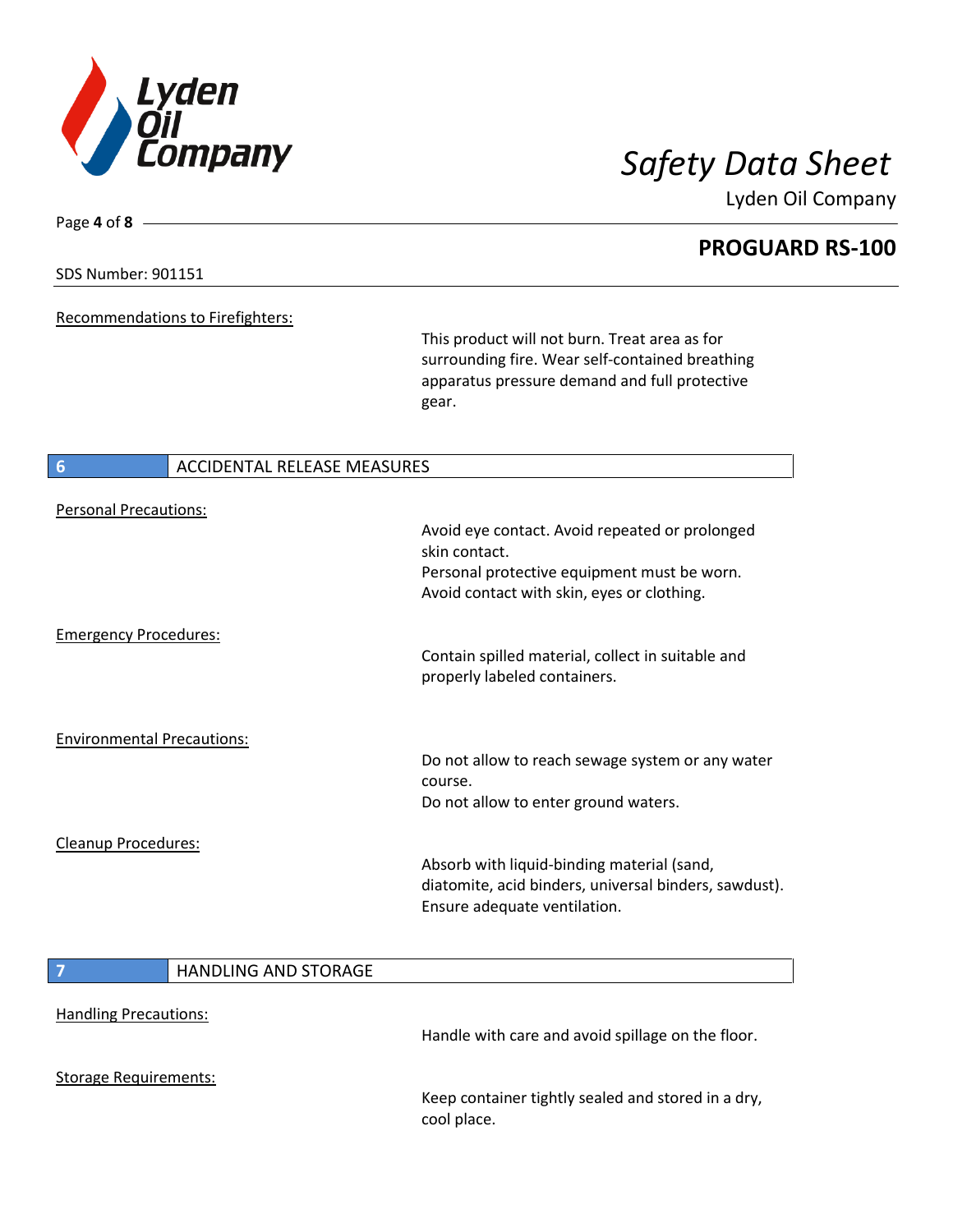

**PROGUARD RS-100**

SDS Number: 901151

# **8** EXPOSURE CONTROLS / PERSONAL PROTECTION

### Exposure Limits:

-111-42-2 Diethanolamide (1-5%):

ACGIH TWA: 1 mg/m³ NIOSH TWA: 15 mg/m³

-67-63-0 Isopropanol (1-5%):

OSHA PEL TWA: 500 ppm

### Engineering Controls:

All ventilation should be designed in accordance with OSHA standard (29 CFR 1910.94).

### Personal Protective Equipment:

Keep away from foodstuffs, beverages, and feed. Immediately remove all soiled and contaminated clothing. Wash hands before breaks and at the end of work. Avoid contact with eyes and skin. Use safety glasses and gloves.

### **9** PHYSICAL AND CHEMICAL PROPERTIES

| Color:                 | Light Yellow       |
|------------------------|--------------------|
| <b>Physical State:</b> | Liquid             |
| Odor:                  | Alcohol like       |
| Odor Threshold:        | Data not available |
| pH:                    | 7 to 9             |
| <b>Melting Point:</b>  | $<$ 32 $\degree$ F |
| <b>Boiling Point:</b>  | $>212^\circ$ F     |
| <b>Boiling Range:</b>  | Data not available |
| Flash Point:           | $>180^\circ$ F     |
| Evaporation Rate:      | Data not available |
| Flammability:          | Data not available |
| Flammability Limits:   | Data not available |
| Vapor Pressure:        | Data not available |

Page **5** of **8**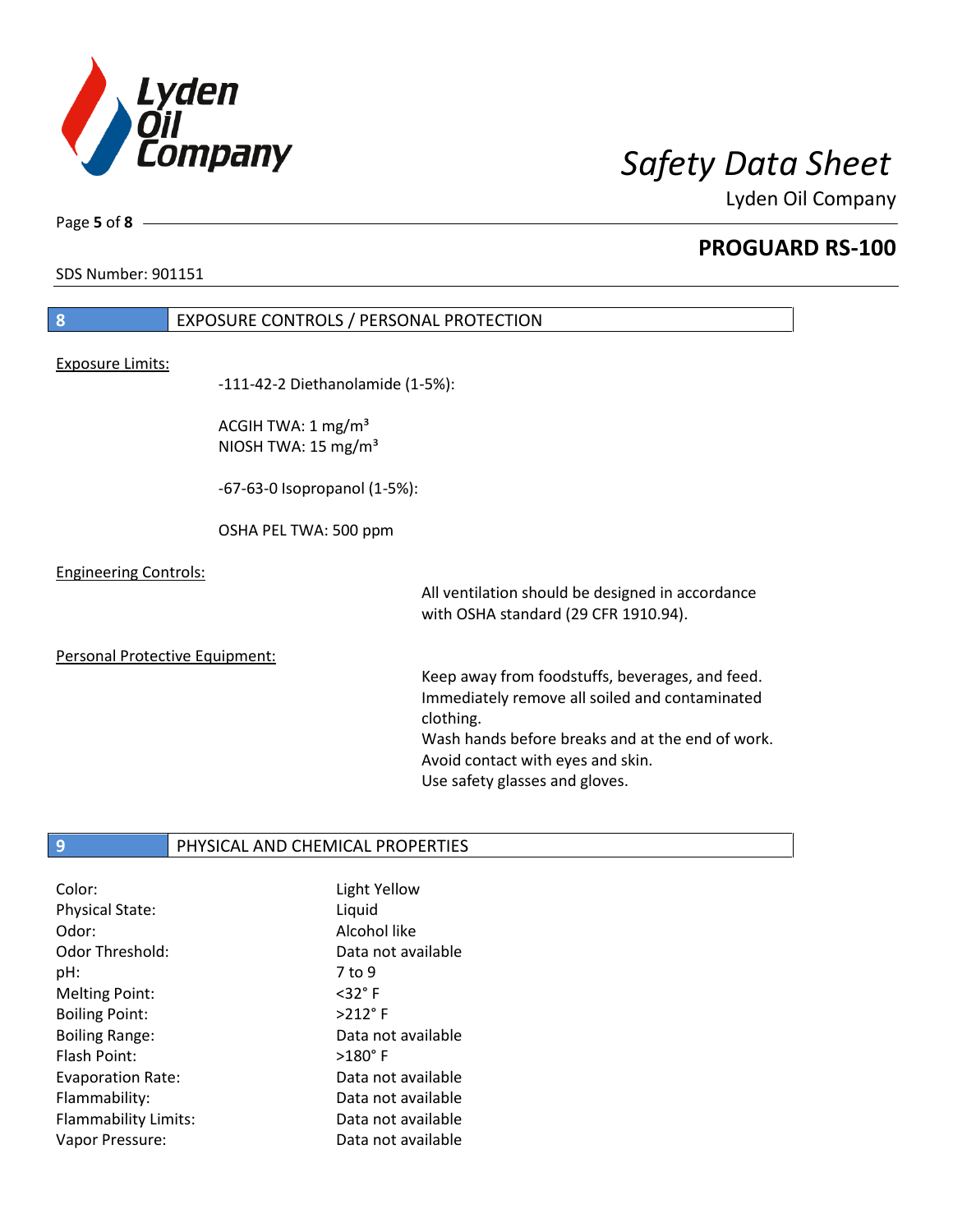

**PROGUARD RS-100**

### SDS Number: 901151

Page **6** of **8**

Vapor Density: Data not available Relative Density: 1.00-1.02 Solubilities: Completely miscible in water Partition Coefficient: Data not available Auto-Ignition Temperature: Data not available Decomposition Temperature: Data not available Viscosity: Data not available

# **10** STABILITY AND REACTIVITY Stability: Stable under normal conditions. Reactivity: Not reactive under normal conditions. Conditions to Avoid: None known. Hazardous Reactions: No known hazardous reactions. Incompatible Materials: Strong oxidizers, acids, and bases.

Decomposition Products:

### Hazardous decomposition products are not expected to form.

### **11** TOXICOLOGICAL INFORMATION

### Routes of Exposure:

Skin and eye contact are the primary routes of exposure although exposure may occur following accidental ingestion.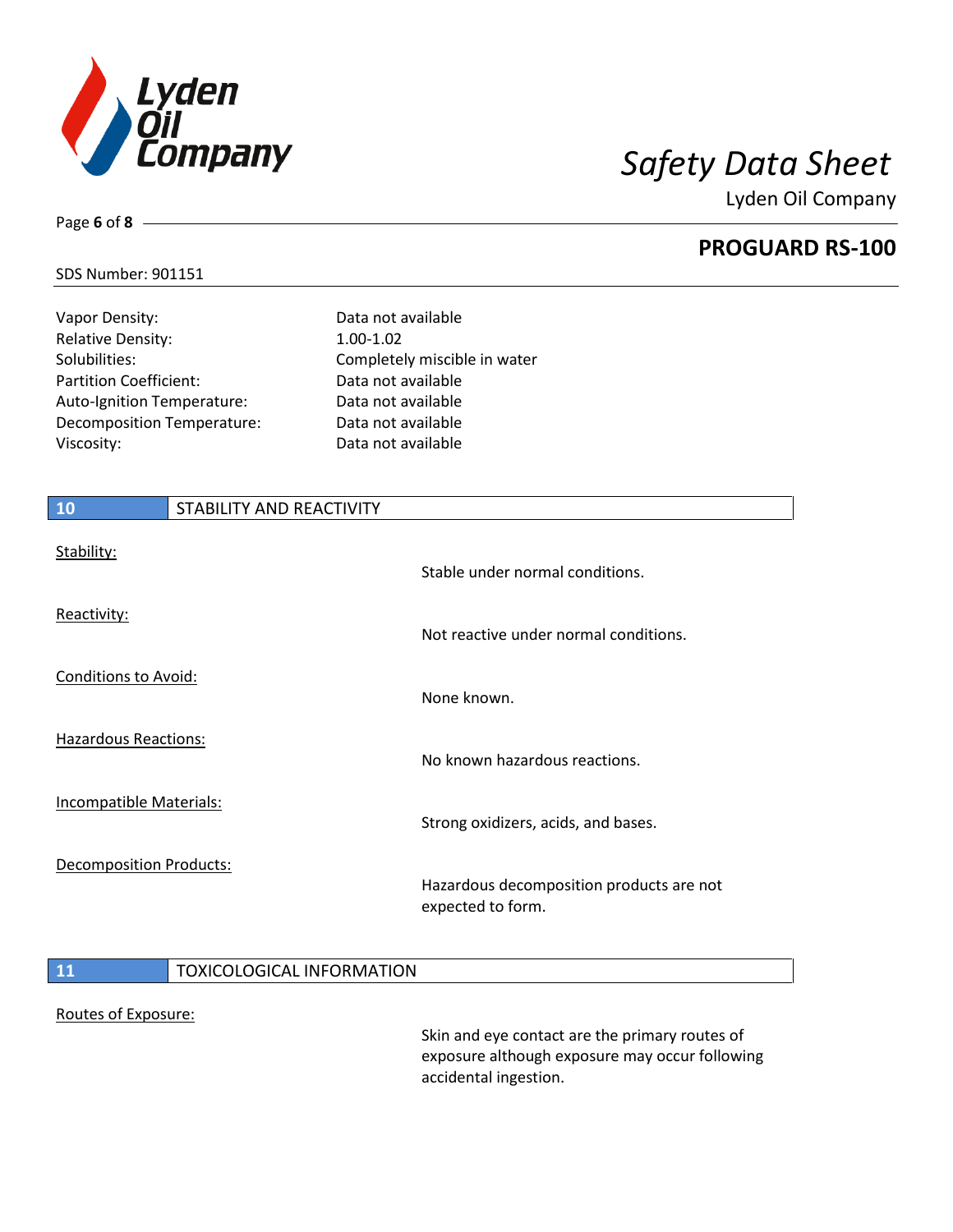

| Page 7 of 8 -                        |                                                       |  |
|--------------------------------------|-------------------------------------------------------|--|
| <b>SDS Number: 901151</b>            | <b>PROGUARD RS-100</b>                                |  |
| <b>Exposure Effects:</b>             |                                                       |  |
|                                      | Skin:                                                 |  |
|                                      | Prolonged or repeated contact with strong forms       |  |
|                                      | may remove natural oils leading to dryness or rash.   |  |
|                                      | Eye:                                                  |  |
|                                      | Produces serious but temporary eye irritation.        |  |
|                                      | Ingestion:                                            |  |
|                                      | May be harmful to mucous membranes, mouth,            |  |
|                                      | throat and stomach.                                   |  |
|                                      | Inhalation:                                           |  |
|                                      | Concentrated mists may cause discomfort.              |  |
| <b>Measures of Toxicity:</b>         |                                                       |  |
|                                      | No test data available.                               |  |
|                                      |                                                       |  |
| Carcinogenic/Mutagenic Precautions:  |                                                       |  |
|                                      | Diethanolamide: Carcinogenic category 2B (IARC).      |  |
|                                      |                                                       |  |
| 12<br><b>ECOLOGICAL INFORMATION</b>  |                                                       |  |
|                                      |                                                       |  |
| <b>Ecological Precautions:</b>       |                                                       |  |
|                                      | Avoid exposing to the environment.                    |  |
| <b>Ecological Effects:</b>           |                                                       |  |
|                                      | No specific environmental or aquatic data available.  |  |
|                                      |                                                       |  |
| <b>DISPOSAL CONSIDERATIONS</b><br>13 |                                                       |  |
|                                      |                                                       |  |
| Disposal Methods:                    | Dispose of waste material in accordance with all      |  |
|                                      | local, state, and federal requirements.               |  |
|                                      |                                                       |  |
| Disposal Containers:                 |                                                       |  |
|                                      | Use properly approved container for disposal.         |  |
|                                      |                                                       |  |
| <b>Special Precautions:</b>          | Do not flush to surface waters or drains. Hish levels |  |
|                                      | of surfactants and increased pH levels are harmful    |  |
|                                      | to aquatic life.                                      |  |
|                                      |                                                       |  |